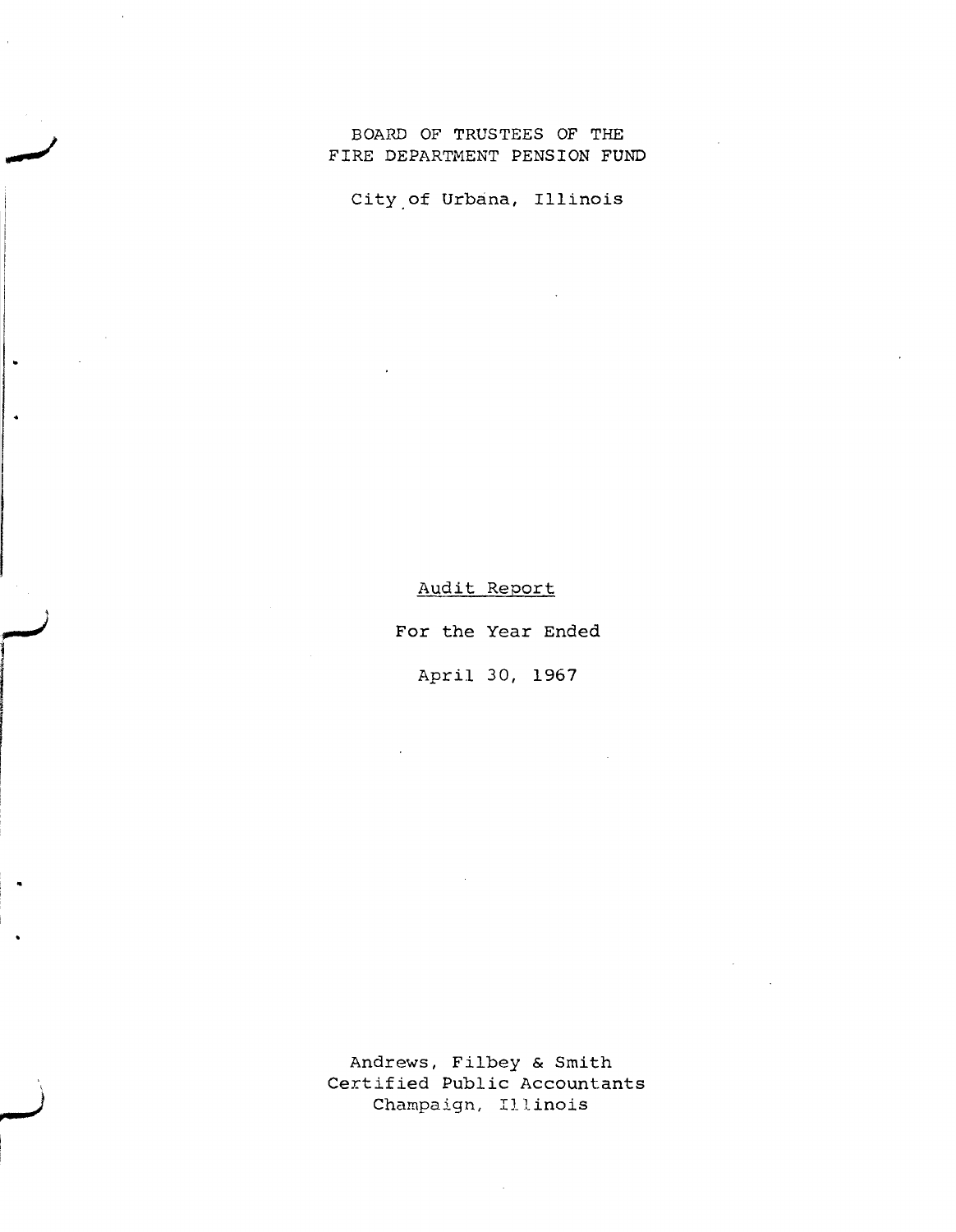# CONTENTS

|                                                                                          | rage |
|------------------------------------------------------------------------------------------|------|
| Letter of Transmittal and Auditors' Opinion 3                                            |      |
| Comparative Statement of Financial Position<br>(Cash Basis) (Exhibit A). 4               |      |
| Comparative Statement of Revenue Receipts,<br>Expenditures and Fund Balance (Cash Basis) |      |
| Statement of Cash Receipts and Disbursements                                             |      |
| Recommended Tax Levy 7                                                                   |      |

 $\mathcal{L}_{\mathcal{A}}$ 

 $\ddot{\phantom{a}}$ 

 $\mathcal{L}_{\mathcal{A}}$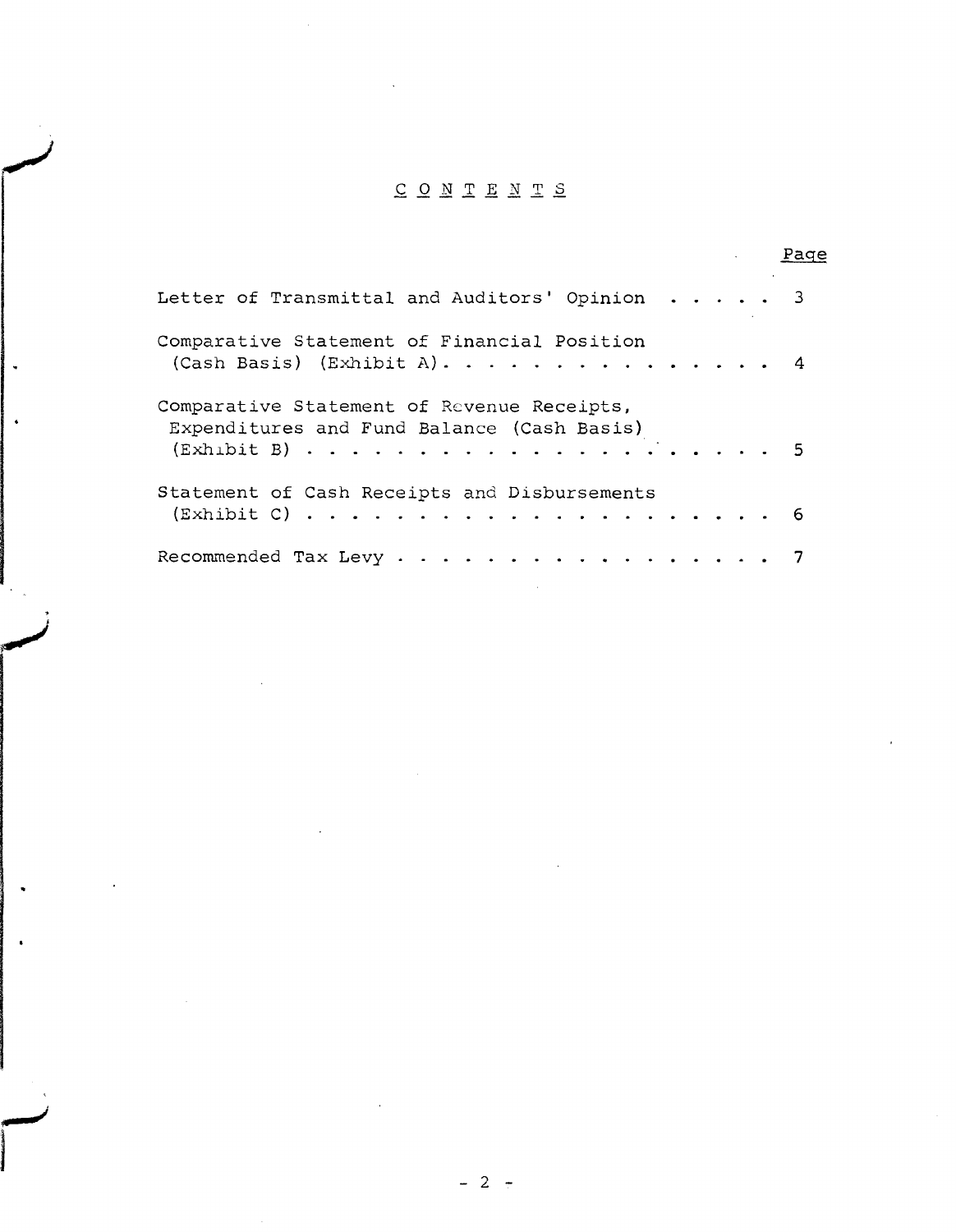# **ANDREWS, flLBEY & SMITH**

Certified Public Accountants

J. H. Andrews, C.P.A. N. V. Filbey, C.P.A. Robert H. Smith, C.P .A. **Warren D. Summers, C. P.A.** Rex Abolt, C.P.A.

*Park Circle Pro'essiona' Sui/cling* 507 South Second Street Champaign, Illinois 61820 Telephone (217) 356-8315

Robert R. Allen, C.P.A. Hugh 8. Good, C.P.A. Ronald Kiddoo, C.P.A. Donald Clements Don A. Drone **James Einhorn** Emory Guynn John L. Riley Karen Stadtlander

June 19, 1967

Board of Trustees Fire Department Pension Fund Urbana, IllinoiS

Gentlemen:

We have examined the Statement of Financial Position (Cash Basis) of the Fire Department Pension Fund of Urbana, Illinois as of April 3D, 1967, and the related Statement of Revenue Receipts, Expenditures and Fund Balances resulting from cash transactions for the year then ended. Our examination was made in accordance with generally accepted auditing standards and accordingly included such tests of the accounting records and such other auditing procedures as we considered necessary in the circumstances.

In our opinion, the accompanying statements present fairly the assets and fund balance of the Fire Department Pension Fund of Urbana, Illinois as of April 3D, 1967 resulting from cash transactions, and the income collected and expenses disbursed during the year then ended, on a basis consistent with that of the preceding year.

Very truly yours,

andrews, Filley of Smith

Certified Publiz Accountants

- 3 -

*Members of Illinois Society of Certified Public Accountants*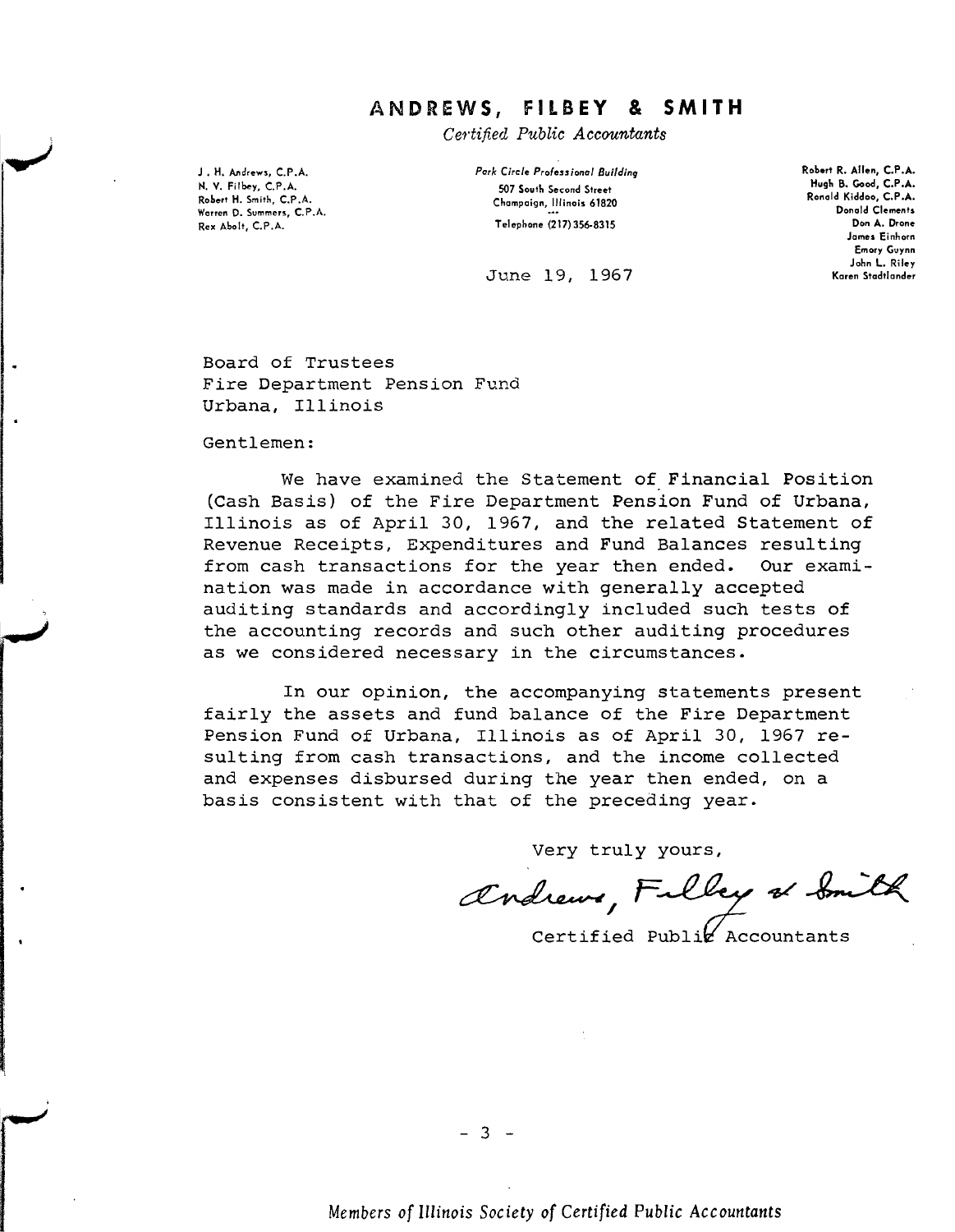Exhibit A

COMPARATIVE STATEMENT OF FINANCIAL POSITION (CASH BASIS)

Board of Trustees of the Fire Department Pension Fund Of the City of Urbana, Illinois

April 30, 1967 and April 30, 1966

#### ASSETS

|                                   | April 30,<br>1967 | April 30,<br>1966  | Increase<br>(Decrease) |
|-----------------------------------|-------------------|--------------------|------------------------|
| Cash in bank                      | 1,409.23<br>Ş.    | $$2,627.62$ (\$)   | 1,218.39)              |
| Savings account                   | 1,219.86          | 1,172.52           | 47.34                  |
| Certificate of deposit            | 10,000.00         | 10,000.00          |                        |
| Shares in Savings & Loan,         |                   |                    |                        |
| at cost                           | 49,500.00         | 40,000.00          | 9,500.00               |
| U. S. Government Securities,      |                   |                    |                        |
| at cost                           | 41,898.72         | 41,979.22          | 80.50)<br>$\sqrt{2}$   |
| Stocks (market value on April 30, |                   |                    |                        |
| 1967, \$5,000.00), at cost        | 2,443.75          | 2,443.75           |                        |
| Total Assets                      | \$106,471.56      | <u>\$98,223.11</u> | \$8, 248.45            |

#### LIABILITIES AND FUND BALANCES

| Statutory Reserve (See Note 1)<br>Amount in excess of reserve | $$29,443.39$ $$29,443.39$ \$ | $\frac{77,028.17}{2}$ 68, 779.72 8, 248.45 | $\sim$ |  |
|---------------------------------------------------------------|------------------------------|--------------------------------------------|--------|--|
| Total Fund Balance                                            |                              | $$106,471.56$ $$98,223.11$ $$8,248.45$     |        |  |

Notes:

- **1.** The statutory reserve is not an actuarially determined figure nor is it intended to represent one.
- 2. Assets not listed include \$113.70 for pension withholding on a member who was on leave to May 8, 1964 and taxes receivable, collectible during the next fiscal year.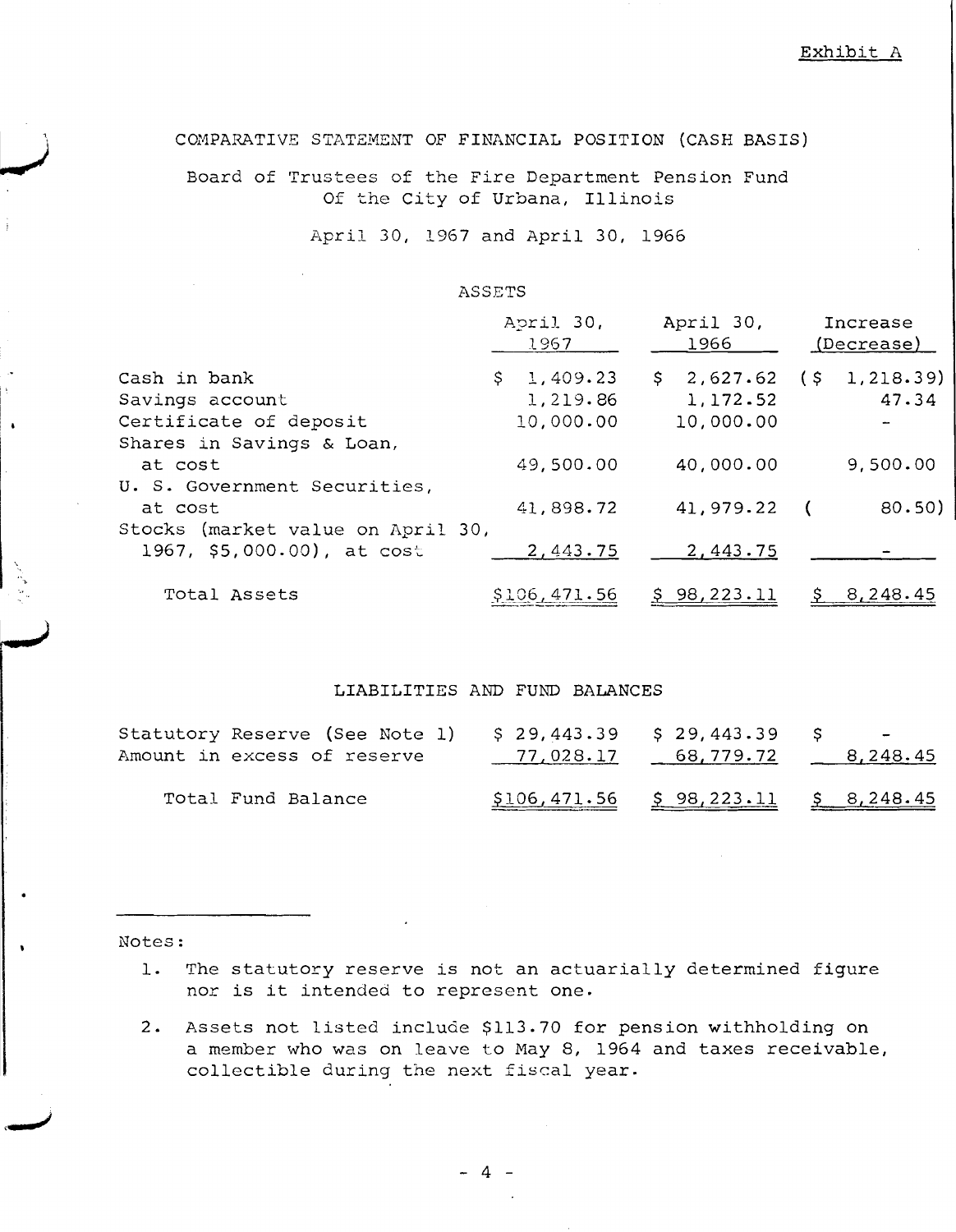COMPARATIVE STATEMENT OF REVENUE RECEIPTS, EXPENDITURES AND FUND BALANCES (CASH BASIS)

Board of Trustees of the Fire Department Pension Fund Of the City of Urbana, Illinois

For the Years Ended April 30, 1967 and April 30, 1966

|                                           | Year Ended        |                   |                            |
|-------------------------------------------|-------------------|-------------------|----------------------------|
|                                           | April 30,<br>1967 | April 30,<br>1966 | Increase<br>(Decrease)     |
| Revenue Receipts                          |                   |                   |                            |
| Taxes                                     | \$18,287.88       | \$13,812.25       | $\mathsf{S}^-$<br>4,475.63 |
| Licenses                                  | 358.51            | 266.39            | 92.12                      |
| Salary Deductions                         | 7,605.56          | 7,457.98          | 147.58                     |
| Interest on U. S. Bonds                   | 6,033.84          | 1,080.00          | 4,953.84                   |
| Interest on Building on Loan              |                   |                   |                            |
| Shares                                    | 1,922.50          | 1,476.87          | 445.63                     |
| Dividends                                 | 212.00            | 200.00            | 12.00                      |
| Interest on Savings Account               | 47.34             | 39.96             | 7.38                       |
| Interest on Certificate of Deposit 400.00 |                   | 416.00            | <u>16.00</u> )             |
| Total Revenue                             | <u>34,867.63</u>  | <u>24,749.45</u>  | 10, 118. 18                |
| Expenditures                              |                   |                   |                            |
| Pensions Paid                             | 23,751.60         | 21, 147.76        | 2,603.84                   |
| Auditing Expense                          | 170.00            | 160.00            | 10.00                      |
| Bank Fees and Miscellaneous               | 45.20             | 71.39             | 26.19<br>- 1               |
| Purchase of Equipment                     |                   | 69.40             | 69.40)                     |
| Refunds to Participants                   | 2,652.38          | 596.00            | 2,056.38                   |
| Total Expenditures                        | 26,619.18         | 22,044.55         | 4,574.63                   |
| Excess of Revenue Over                    |                   |                   |                            |
| Expenditures                              | 8,248.45          | 2,704.90          | 5,543.55                   |
| Fund Balance at Beginning of<br>Year      | 98, 223. 11       | <u>95,518.21</u>  | 2,704.90                   |
| Fund Balance at End of Year               | \$106,471.56      | \$98,223.11       | 8, 248. 45<br><u>يې</u>    |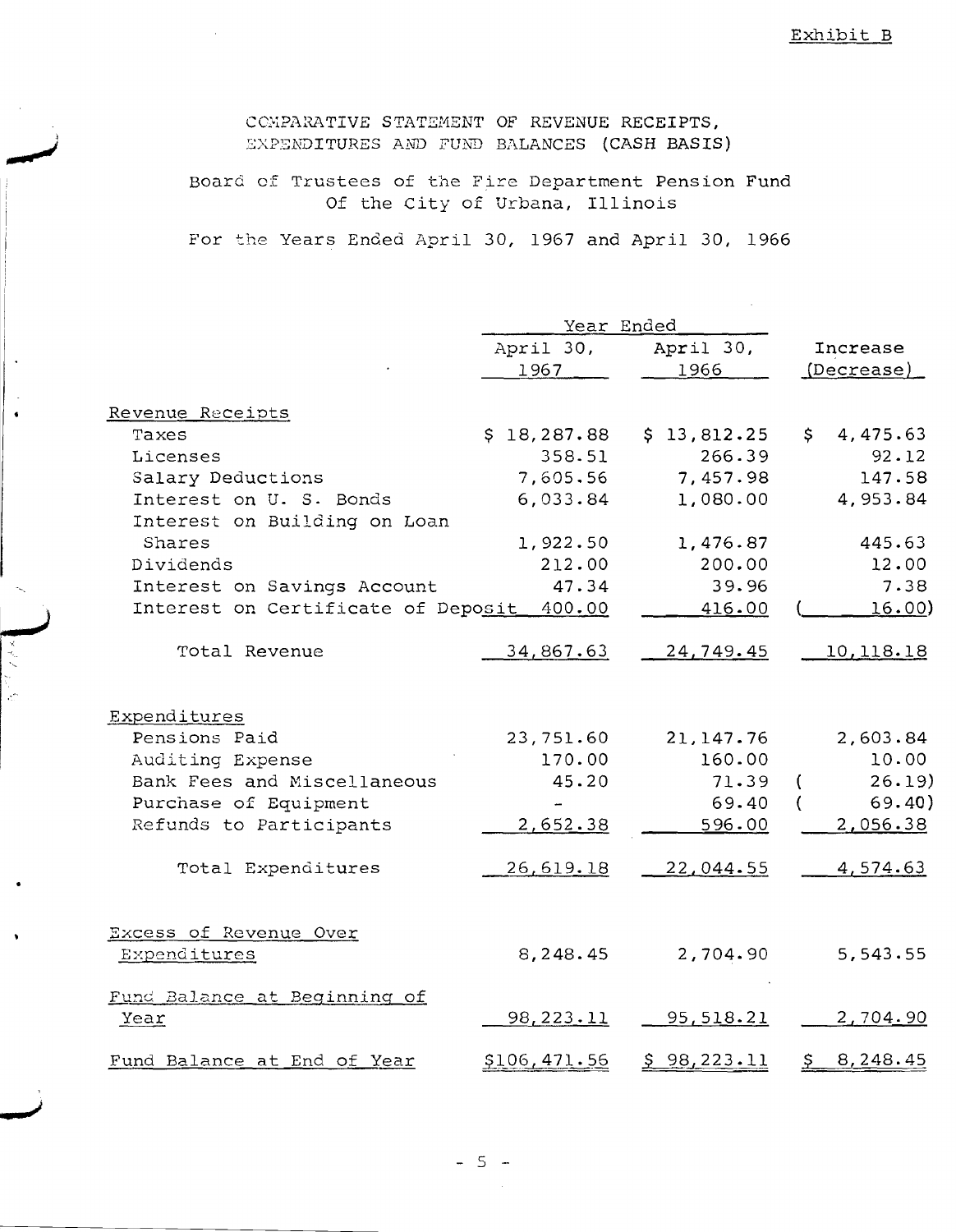Exhibit C

STATEMENT OF CASH RECEIPTS AND DISBURSEMENTS

Board of Trustees of the Fire Department Pension Fund Of the City of Urbana, Illinois

For the Year Ended April 30, 1967

#### Cash in Bank, May 1, 1966

'.

### $$ 2,627.62$

47.34 34, 820.29 15,120.00 \$ 34,867.63 Receipts Total Revenue Receipts (See Exhibit B) Less Savings Account Income Included Net Received in Checking Account Treasury Notes Liquidated Total Receipts 49,940.29 Total Cash to be Accounted For 52,567.91

#### Disbursements

| Expenditures for pensions, etc. |           |
|---------------------------------|-----------|
| (See Exhibit B)                 | 26,619.18 |
| Investments Acquired            | 24,539.50 |

Total Disbursements 51,158.68

Cash in Bank, April 30, 1967 **\$ 1,409.23**